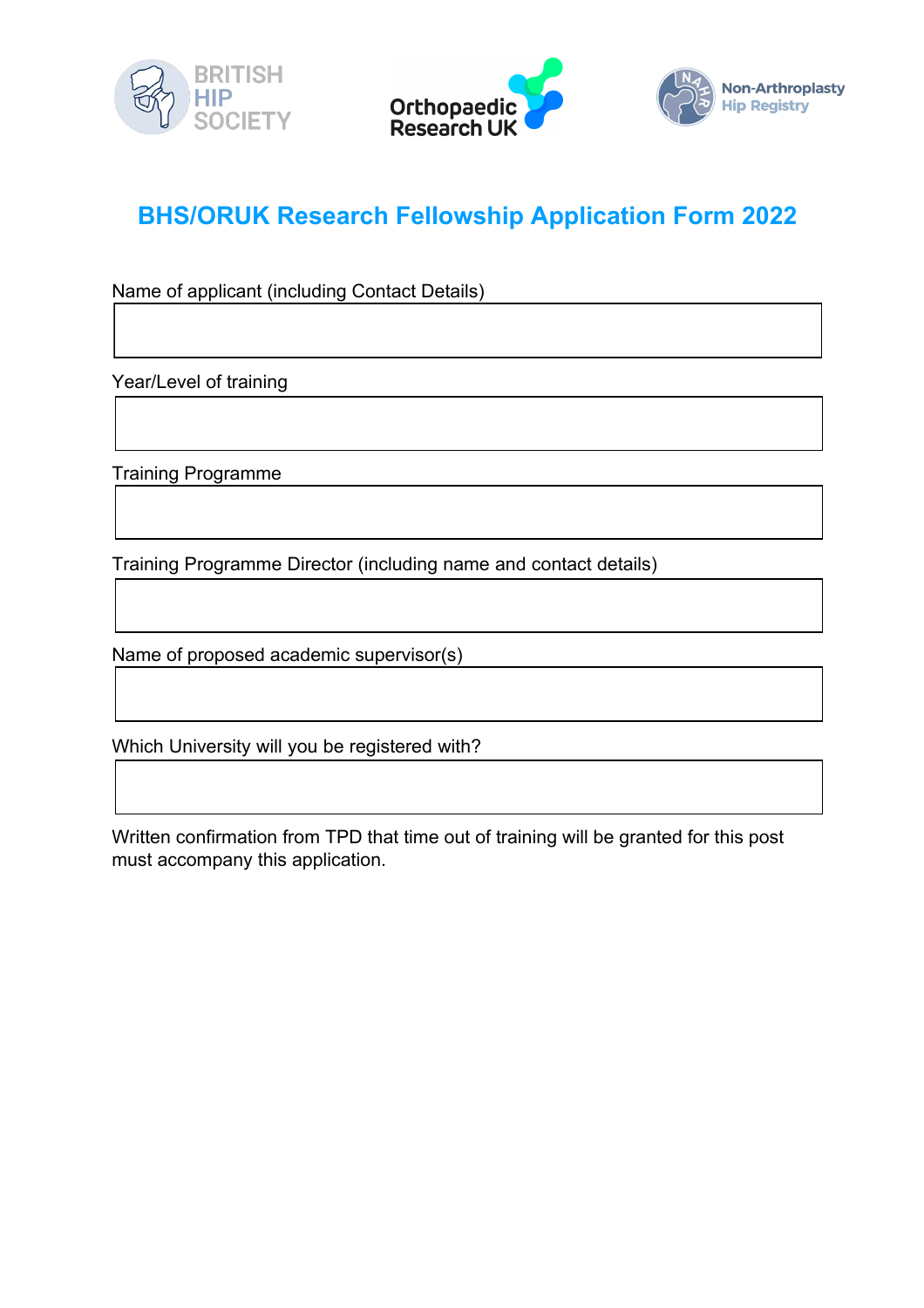





## **THE RESEARCH**

1. Background to project (what is the need for the research) (200 words max)

2. How will your proposed research align with the aims of the fellowship as in the person specification? (50 words max)

3. The team (tell us about yourself and the research team, why you want to do the fellowship and why you will be successful) (200 words max)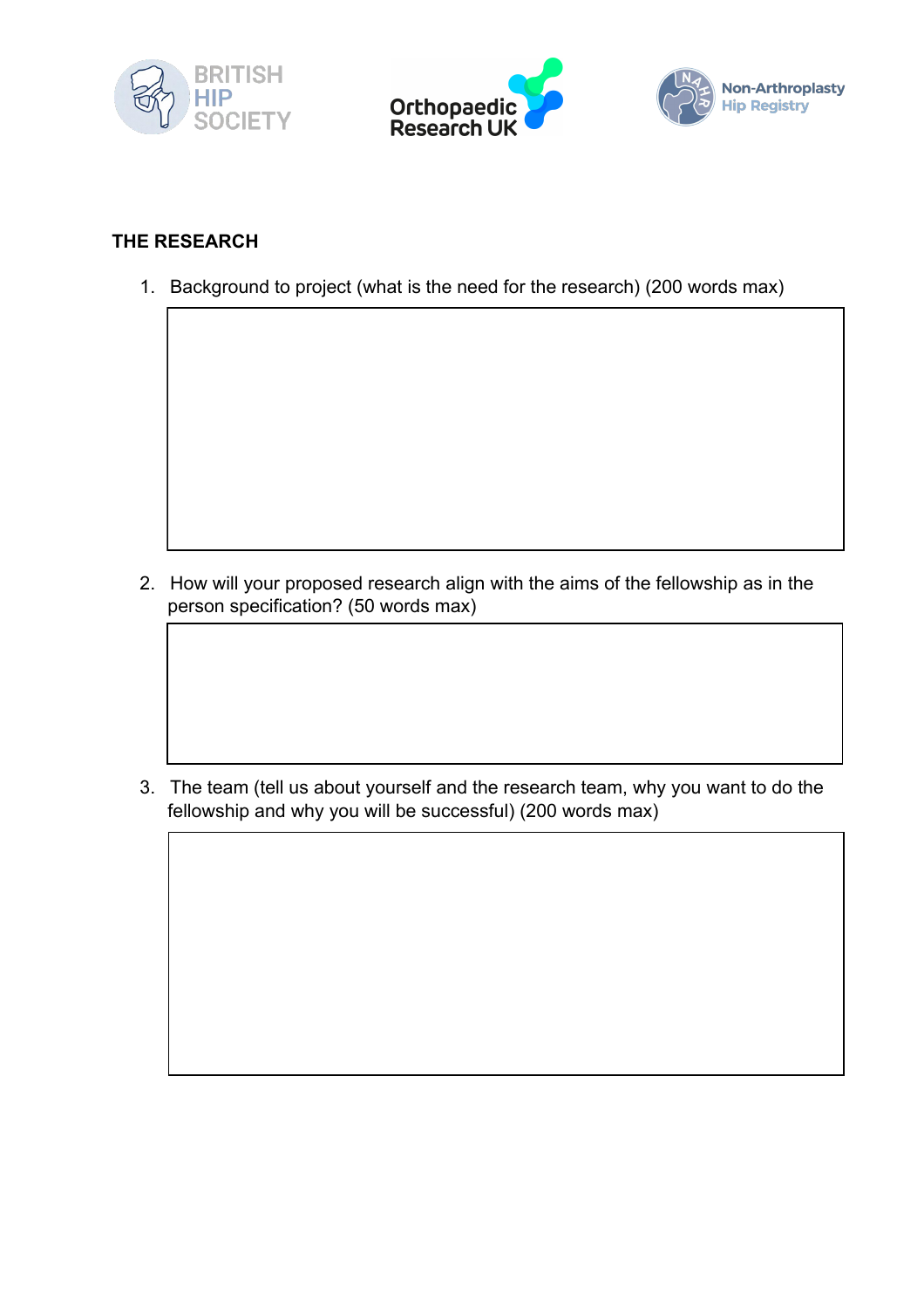





4. What is the study population? (200 words max)

5. What is your detailed research plan (400 words max)

6. What are the projected outcomes? (200 words max)

7. Please provide a timeline of expected study milestones